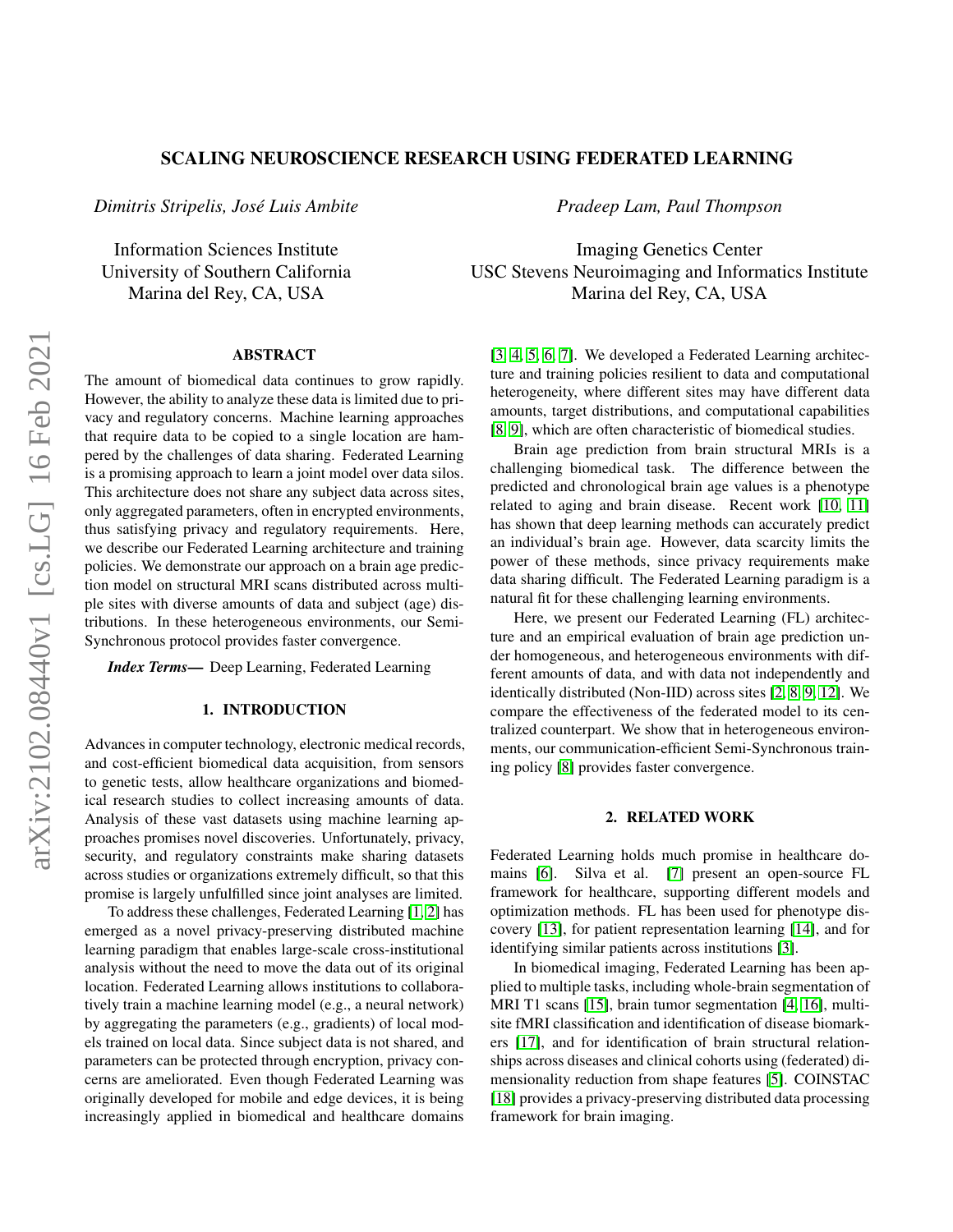Depending on the requirements and computational characteristics of the federated learning environment, the participating sites (learners) can be organized under different topologies [\[2,](#page-4-1) [6\]](#page-4-5). In a star topology (Figure [1\)](#page-1-0), the learners communicate through a head server that is responsible for coordinating the federation training (e.g., our work and [\[4,](#page-4-3) [16,](#page-4-15) [17\]](#page-4-16)). In a peer-to-peer topology [\[15\]](#page-4-14), learners can communicate directly with each other without a distinguished coordinator.

Most current FL approaches [\[1,](#page-4-0) [12,](#page-4-11) [22\]](#page-4-18) compute the global model through a synchronous communication protocol. However, in heterogeneous environments, stragglers may slow down convergence. Our Semi-Synchronous protocol [\[8\]](#page-4-7) counters this inefficiency by assigning more local computation to the underutilized learners to accelerate convergence.

Preserving data privacy is critical in Federated Learning environments. Common methods for privacy protection are differential privacy [\[19\]](#page-4-19) and homomorphic encryption [\[20\]](#page-4-20). For example, the federated learning system for brain tumor segmentation in [\[16\]](#page-4-15) used differential privacy techniques. We are developing a homomorphic encryption approach in our architecture, but it is out of the scope of this paper.

Finally, our deep learning model for estimating brain age from structural MRI scans is closely related (albeit different) to [\[10,](#page-4-9) [11,](#page-4-10) [21\]](#page-4-21). However, we use Federated Learning to learn the joint model, as opposed to using majority voting and linear regression data blending to combine CNN brain age predictions from different data sources as in [\[11\]](#page-4-10).

#### 3. FEDERATED LEARNING

Federated Learning operates over sites that do not share data, so the joint model is obtained through parameter sharing and mixing [\[2,](#page-4-1) [6\]](#page-4-5). Figure [1](#page-1-0) shows the typical Federated Learning architecture. Here, we consider that a single neural network, known to all the sites, is being optimized. Each site (learner) trains the neural network on its own local private dataset and shares only the locally-learned parameters with a head server, the Federation controller, which is responsible for aggregating the local parameters to generate a community neural network, which is in turn sent back to the learners.

Federated Optimization. The primary goal in Federated Learning is to jointly learn a global/community model across a federation of N learners, with non-co-located data, by optimizing the global objective  $f(w)$ :

$$
w^* = \underset{w}{\text{argmin}} f(w) \text{ with } f(w) = \sum_{k=1}^{N} \frac{p_k}{\sum p_k} F_k(w) \quad (1)
$$

where  $p_k$  is the contribution value of a learner k to the federation and  $F_k(w)$  its local objective function. The contribution value  $p_k$  can be static, or dynamically defined at run time [\[9\]](#page-4-8). In much recent work [\[1,](#page-4-0) [22\]](#page-4-18), the learners are weighted based on the number of local training examples ( $p_k = |D_k^T|$ ), since this is a good proxy for the value of a local model, but other methods that directly measure performance are possible [\[9\]](#page-4-8).

<span id="page-1-0"></span>

Fig. 1: Federated Learning Architecture

Synchronous Training. In the original Federated Learning algorithm [\[1,](#page-4-0) [22\]](#page-4-18), every learner performs a predefined number of local updates (batches or epochs) before reaching a synchronization point where it shares its local model with the federation. This computational approach, which we refer to as Synchronous Federated Average (*SyncFedAvg*), has been extensively explored [\[1,](#page-4-0) [12,](#page-4-11) [22\]](#page-4-18).

Semi-Synchronous Training. We introduced a Semi-Synchronous training protocol (*SemiSync*) [\[8\]](#page-4-7) where each learner trains for a given amount of time before synchronization. Each learner processes a variable number of data batches between synchronization points depending on its computational power and amount of data. SemiSync parameterizes the synchronization period based on the time that it takes for the slowest learner in the federation to perform a single epoch. The number of local updates (batches)  $\mathcal{B}_k$  a learner k performs between synchronization points is computed as:

<span id="page-1-1"></span>
$$
t_{max}(\lambda) = \lambda * \max_{k \in N} \left\{ \frac{|D_k^T|}{\beta_k} * t_{\beta_k} \right\}, \lambda, \beta_k, t_{\beta_k} > 0
$$
  

$$
\mathcal{B}_k = \frac{t_{max}}{t_{\beta_k}}, \quad \forall k \in N
$$
 (2)

where  $|D_k^T|$  is the number of local training examples,  $\beta_k$  is the learner's local batch size defined at global model initialization and  $t_{\beta_k}$  is the time it takes to perform a local batch (i.e., an update). The hyperparameter  $\lambda$  controls the communication frequency of the learners by adjusting the number of local updates per learner based on the time it takes for the slowest learner to perform  $\lambda$  local epochs.

This training policy is particularly effective in federated learning settings where learners have homogeneous computational power, but heterogeneous amounts of data, as well as in settings where learners have heterogeneous computational power and/or heterogeneous amounts of data [\[8\]](#page-4-7).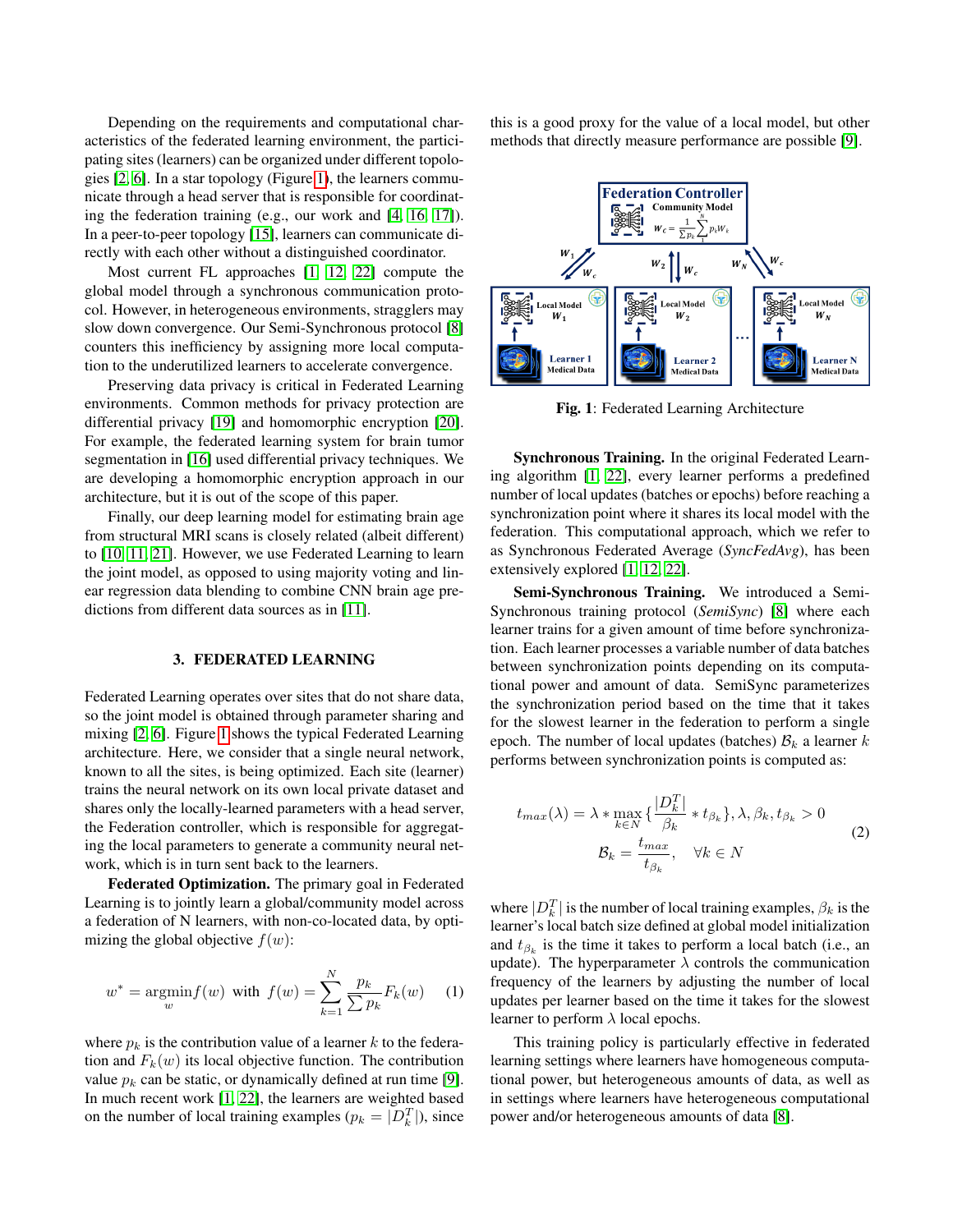#### 4. FEDERATED BRAIN AGE PREDICTION

The learning task we investigate here is brain age prediction. Deep 3D convolutional regression networks have been used for brain age prediction [\[10,](#page-4-9) [11\]](#page-4-10). These networks extend the VGG and ResNet architectures to 3D images by replacing 2D convolution/maxpool operations with their 3D counterparts.

Neural Architecture. Figure [2](#page-2-0) shows the convolutional encoding network we trained for the brain age prediction task. The model architecture is similar to that in [\[21\]](#page-4-21) with the main difference being the replacement of the batch normalization (BatchNorm) layer with an instance normalization (InstanceNorm) layer. Collectively, the network consists of seven blocks, with the first five composed of a 3x3x3 3D convolutional layer (stride=1, padding=1), followed by an instance norm, a 2x2x2 max-pool (stride=2), with ReLU activation functions. The number of filters in the first block is 32 (and doubles until 256) with both layers 4 and 5 having 256 filters. The sixth block contains a 1x1x1 3D convolutional layer (stride=1, filters=64), followed by an instance norm and ReLU activation. The final, seventh, block contains an average pooling layer, a dropout layer (set to p=0.5 during training), and a  $1x1x1$  3D convolutional layer (stride=1). To train the model we used Mean Squared Error as loss function and Vanilla SGD as the network's optimizer.

<span id="page-2-0"></span>



Federated Model. During federated training all learners train on their local data using the same neural architecture and hyperparameters (e.g., learning rate, batch size). Once a learner finishes its local training, it sends its local model parameters to the controller.

## 5. EXPERIMENTS

Our goal is to apply Federated Learning to hospital consortia, and to large research studies like Enigma (enigma.ini.usc.edu). As an initial step in a controlled environment, we analyzed brain MRI data from the UK Biobank [\[23\]](#page-4-22), a large epidemiological study of 500,000 people residing in the United Kingdom, some with neuroimaging. We explored several heterogeneous federated learning scenarios with different data distributions and amounts of data per learner and evaluated the performance and convergence rate of the federation.

NeuroImaging Data. From the original UKBB dataset of 16,356 individuals with neuroimaging, we selected 10,446 who had no indication of neurological pathology, and no psychiatric diagnosis as defined by the ICD-10 criteria. The age range was 45-81 years (mean: 62.64; SD: 7.41; 47% women, 53% men). All image scans were evaluated with a manual quality control procedure, where scans with severe artifacts were discarded. The remaining scans were processed using a standard preprocessing pipeline with non-parametric intensity normalization for bias field correction1 and brain extraction using FreeSurfer and linear registration to a  $(2 \text{ mm})^3$  UKBB minimum deformation template using FSL FLIRT. The final dimension of the registered images was 91x109x91. The 10,446 records were split into 8356 for train and 2090 for test.

<span id="page-2-2"></span>

Fig. 3: UKBB Federation Data Distributions

Data Distributions. We define several challenging learning environments by partitioning the centralized UKBB neuroimaging training dataset (8356 records) across a federation of 8 learners.<sup>[1](#page-2-1)</sup> Every environment was evaluated on the same test dataset (2090 records) and the learners used their allocated records for training. As shown in Figure [3:](#page-2-2) panels (a, b, c) show the amount of data (and age buckets), and the corresponding (d, e, f) show the detailed age distribution of each of the 8 learners. Figures  $3(a,d)$  show a uniform (same amount of data per learner) and IID (all ages) distribution. Figures [3\(](#page-2-2)b,e) show a uniform, but non-IID (subset of ages) distribution. Figures [3\(](#page-2-2)c,f) show a skewed (different amount of data per learner) and non-IID distribution.

Training Environment. We established a federation of 8 learners by assigning one learner to each GPU of a server with 8 GeForce GTX 1080 Ti graphics cards (10 GB RAM each),  $40$  Intel(R) Xeon(R) CPU E5-2630 v4 @ 2.20GHz, and 128GB DDR4 RAM. All learners trained on the same CNN model (Fig. [2\)](#page-2-0). For both centralized and federated models, we

<span id="page-2-1"></span><sup>1</sup>Available at: [https://dataverse.harvard.edu/dataset.](https://dataverse.harvard.edu/dataset.xhtml?persistentId=doi:10.7910/DVN/2RKAQP) [xhtml?persistentId=doi:10.7910/DVN/2RKAQP](https://dataverse.harvard.edu/dataset.xhtml?persistentId=doi:10.7910/DVN/2RKAQP)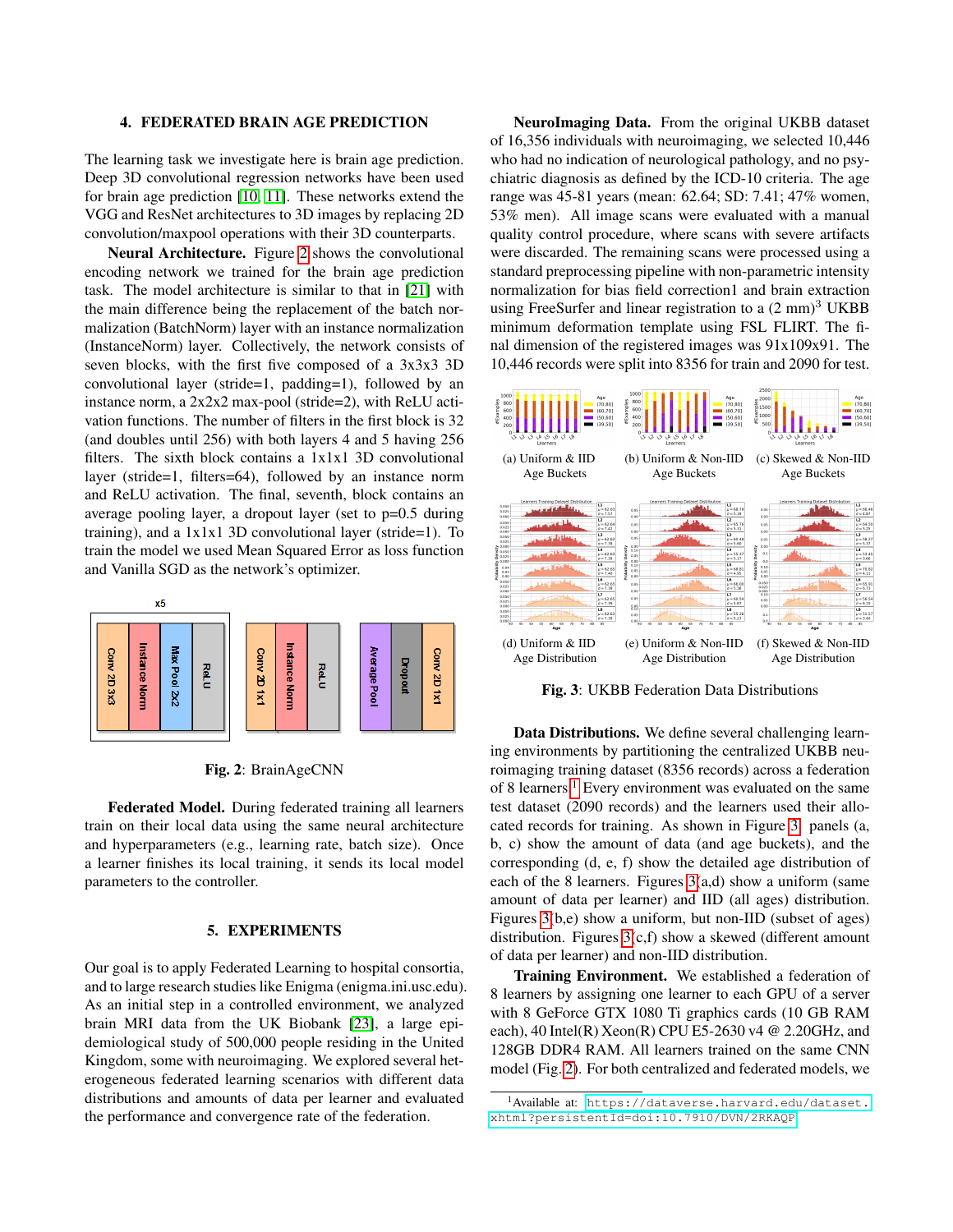used Vanilla SGD with a learning rate of  $5x10^{-5}$  and a batch size  $(\beta_k)$  of 1. For SyncFedAvg, each learner runs 4 local epochs in all distributions. For SemiSyncFedAvg, the time per batch  $(t_{\beta_k})$  for every learner is 120ms, the maximum time of a single epoch across all learners is 280secs (learner 1 that holds the largest partition:  $\sim$ 2,400 examples), thus for  $\lambda = 4$ the maximum time  $(t_{max})$  is 1,120secs (cf. Eq. [2\)](#page-1-1). Finally, the assigned number of local updates  $(\mathcal{B}_k)$  per learner is close to 9300. For all experiments, the random seed was 1990.

<span id="page-3-2"></span><span id="page-3-0"></span>

Fig. 4: UKBB Brain Age Federated Policies Performance

Evaluation. We compare the performance of brain age prediction in settings with uniform and skewed data sizes, and with IID and non-IID age distributions. Since we consider a homogeneous computational environment with 8 identical learners (GPUs) and the computational cost of each learner only depends on the amount of data, for uniform data sizes we only show results for the Synchronous Federated Average policy (SemiSync performs the same). For skewed data sizes, we show both synchronous and semi-synchronous policies.

Figure [4a](#page-3-0) shows the performance of the training policies over the different environments in terms of elapsed (wallclock) time (i.e., the 8 learners running in parallel). For the Uniform and IID setting, the federation reaches a Mean Absolute Error (MAE) value that is very close to the one achieved by the centralized model. More challenging Non-IID settings lower the performance, with a final error of 0.5 years over the centralized model (cf. Table [1\)](#page-3-1). The Semi-Synchronous FedAvg policy has a faster convergence and slightly better final performance than Synchronous FedAvg. Even though the computational power of each learner is the same (identical

GPUs), in the skewed data setting for the SyncFedAvg policy the learners with the smaller amounts of data remain idle until the learner with the most data finishes its allocated epochs. In contrast, the SemiSync policy continuously processes batches without any idle time. This additional computation results in the improved convergence in this setting.

Figure [4b](#page-3-2) shows the performance in terms of federation rounds, which is a proxy for the communication cost of the policy.[2](#page-3-3) At the end of the allocated epochs for SyncFedAvg, or  $\lambda$  time for SemiSyncFedAvg, all learners share their models with the Federation Controller, which then computes the community model and sends it back to the learners. Thus, the number of models exchanged through the network is twice the number of federation rounds times the number of learners. As before, SemiSyncFedAvg shows faster convergence in terms of communication cost than SyncFedAvg.

<span id="page-3-1"></span>

|                                                    |                                      | <b>MSE</b>                           | <b>RMSE</b>                        | <b>MAE</b>                         | Corr           |
|----------------------------------------------------|--------------------------------------|--------------------------------------|------------------------------------|------------------------------------|----------------|
| <b>Centralized Model</b>                           |                                      | $12.885 + 0.021$                     | $3.589 + 0.003$                    | $2.895 + 0.006$                    | 0.881          |
| <b>Federated Model</b><br><b>Data Distribution</b> | Policy                               |                                      |                                    |                                    |                |
| Uniform & IID                                      | SyncFedAvg                           | $13.749 + 0.138$                     | $3.707 + 0.018$                    | $2.995 + 0.018$                    | 0.875          |
| Uniform & Non-IID                                  | SyncFedAvg                           | $19.853 + 1.347$                     | $4.453 + 0.151$                    | $3.625 + 0.135$                    | 0.861          |
| Skewed & Non-HD                                    | SyncFedAvg<br>SemiSync $(\lambda=4)$ | $19.148 + 0.086$<br>$18.491 + 0.122$ | $4.376 + 0.009$<br>$4.311 + 0.015$ | $3.553 + 0.003$<br>$3.505 + 0.008$ | 0.851<br>0.864 |

Table 1: UKBB Evaluation. Mean and std values for 3 runs.

#### 6. CONCLUSION

We have demonstrated the effectiveness of the Federated Learning paradigm in the neuroimaging domain by collaboratively learning a global model for brain age prediction. We empirically evaluated the convergence of the federated model in statistically heterogeneous learning environments. Our immediate future work includes investigating additional learning tasks, such as disease prediction, and incorporating homomorphic encryption in the architecture We simulated the non-IID case by subsampling UKB data, but we plan to examine the more realistic case where learners receive data from different scanning protocols and cohorts, which would exhibit natural acquisition and population differences. This will better show the different relative performance of the different training policies. Finally, we plan to explore federated transfer learning in neuroimaging.

### 7. ACKNOWLEDGMENTS

This research was supported in part by the Defense Advanced Research Projects Activity (DARPA) under contract HR0011-

<span id="page-3-3"></span> $2$ Note that the wall-clock time for each federation round depends on the data distribution. To process the 25 federation rounds in Figure [4b,](#page-3-2) SyncFedAvg takes 15,482 seconds in the Uniform and IID setting, 15,777 seconds in the Uniform and Non-IID setting, and 22,713 seconds in the Skewed and Non-IID setting. For 25 federations rounds in the Skewed and Non-IID setting SemiSyncFedAvg takes 23,048 seconds.